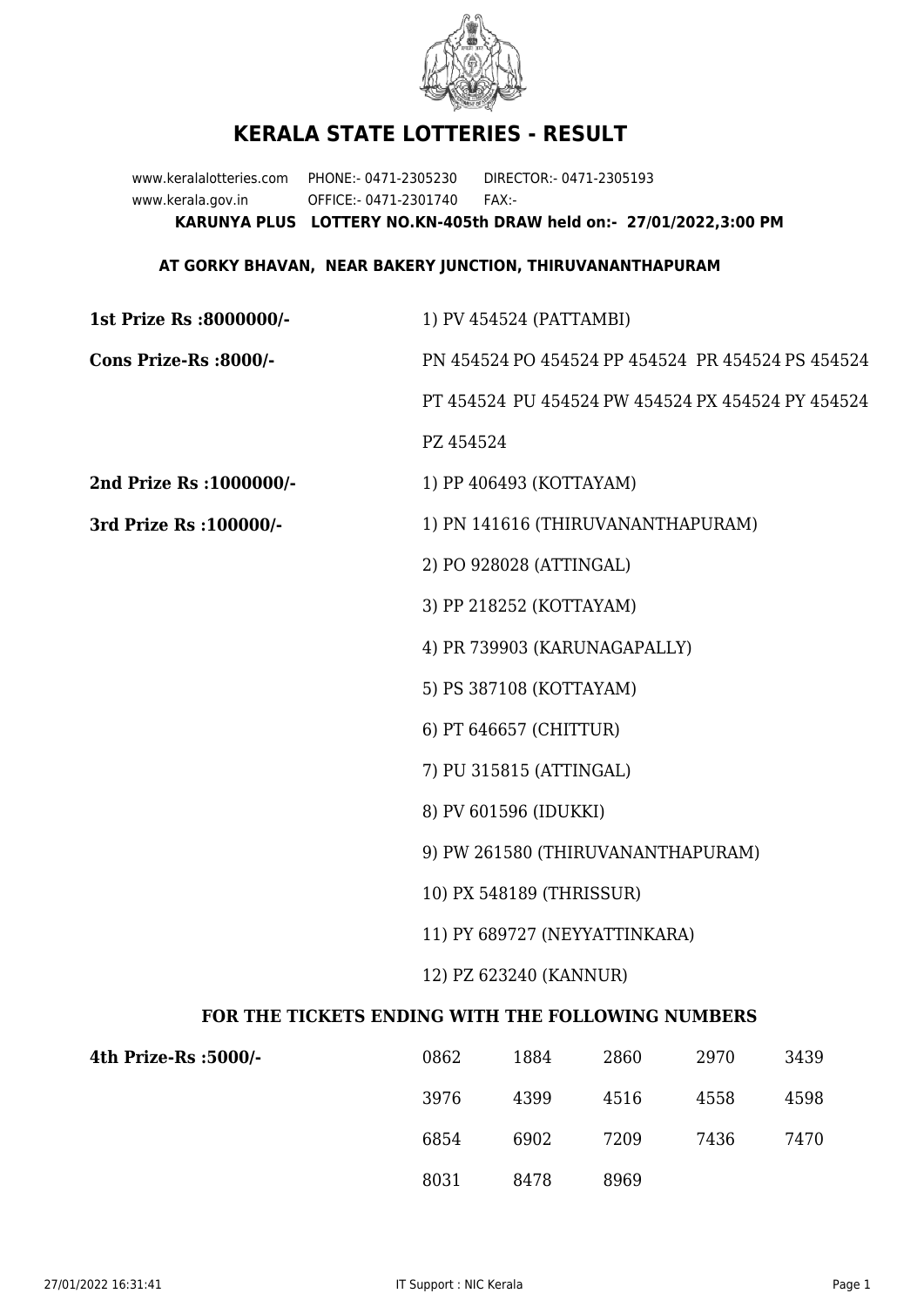| 5th Prize-Rs : 1000/- | 0138 | 0639 | 1580 | 1807 | 1876 |
|-----------------------|------|------|------|------|------|
|                       | 2503 | 2542 | 2841 | 4700 | 4921 |
|                       | 5054 | 5059 | 5098 | 5588 | 5635 |
|                       | 5750 | 6220 | 6496 | 6646 | 6655 |
|                       | 6835 | 6952 | 7026 | 7722 | 7815 |
|                       | 7951 | 8041 | 8213 | 8490 | 8557 |
|                       | 9058 | 9640 | 9782 | 9861 |      |
| 6th Prize-Rs :500/-   | 0083 | 0272 | 0395 | 0400 | 0593 |
|                       | 1040 | 1055 | 1095 | 1139 | 1140 |
|                       | 1159 | 1357 | 1397 | 1446 | 1457 |
|                       | 1474 | 1478 | 1481 | 1489 | 1680 |
|                       | 1892 | 1924 | 2076 | 2120 | 2223 |
|                       | 2537 | 2563 | 2595 | 2603 | 2674 |
|                       | 2811 | 2930 | 3088 | 3156 | 3570 |
|                       | 3585 | 3947 | 3967 | 4115 | 4136 |
|                       | 4197 | 4393 | 4411 | 4537 | 4897 |
|                       | 5023 | 5024 | 5095 | 5124 | 5287 |
|                       | 5587 | 5874 | 5922 | 6004 | 6010 |
|                       | 6013 | 6261 | 6393 | 7058 | 7421 |
|                       | 7586 | 7618 | 7884 | 7947 | 8012 |
|                       | 8084 | 8092 | 8211 | 8333 | 8553 |
|                       | 8929 | 8968 | 9114 | 9354 | 9616 |
|                       | 9642 | 9712 | 9727 | 9852 | 9860 |
| 7th Prize-Rs : 100/-  | 0089 | 0092 | 0108 | 0146 | 0193 |
|                       | 0448 | 0562 | 0612 | 0670 | 0851 |
|                       | 0863 | 0915 | 1065 | 1119 | 1316 |
|                       | 1504 | 1563 | 1584 | 1600 | 1631 |
|                       | 1639 | 1653 | 1766 | 1931 | 1949 |
|                       | 1992 | 2276 | 2293 | 2305 | 2339 |